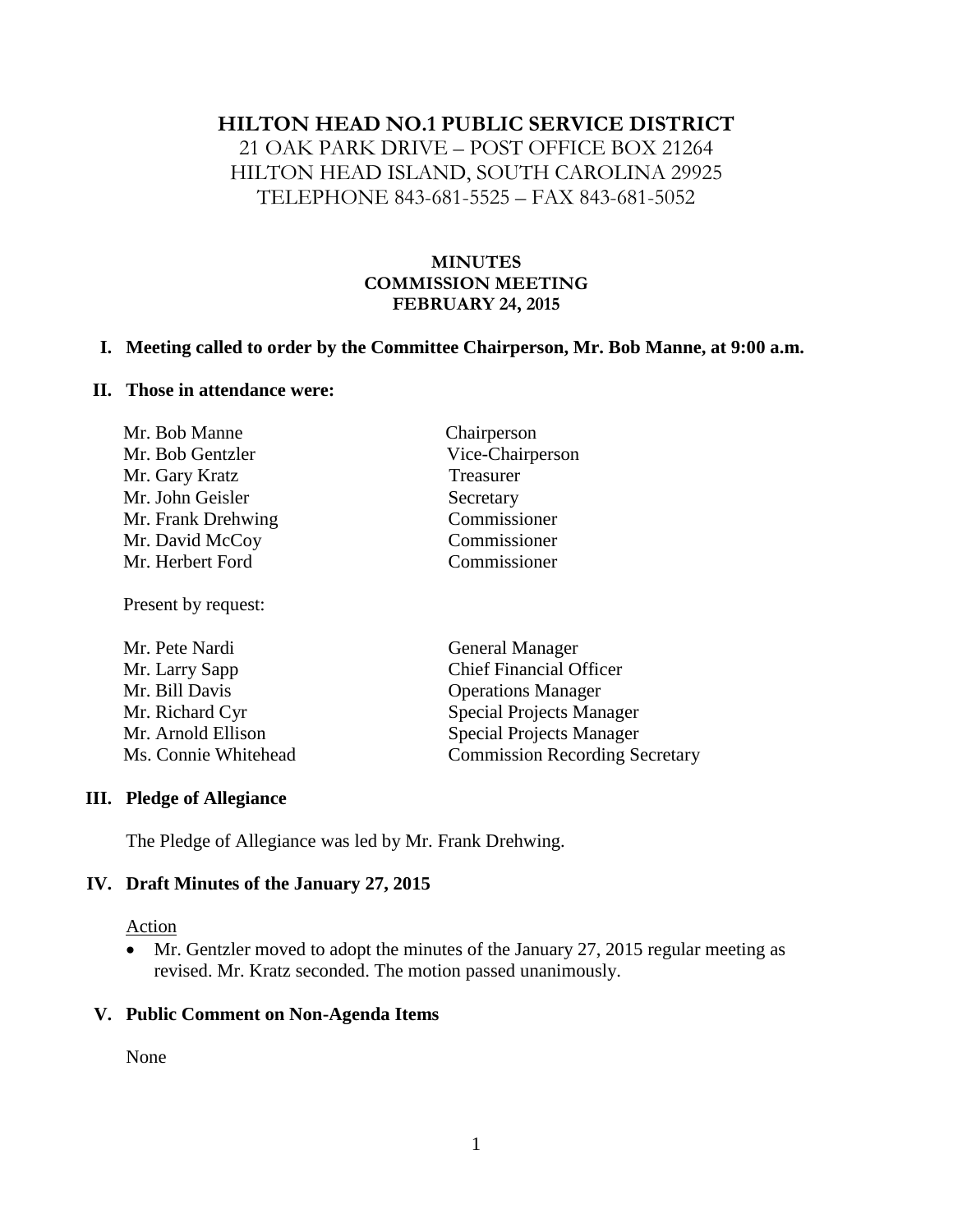## **VI. FY'15 Second Quarter Management Report**

Key Discussion Points

- Mr. Cyr presented the FY'15 Second Quarter Management Report. Among the top accomplishments are:
	- o Bi-annual water system and wastewater system audits completed
	- o RO Plant NPDES permit received
	- o Series 2004B front foot assessment loan pay-off completed
	- o SEC MCDC self-reporting process completed
	- o FY'14 Financial Audit and CAFR completed
	- o GM succession and transition completed
	- o Annual preventative maintenance programs completed
	- o Training programs provided to improve and/or maintain professional skills
	- o Water and recycled water systems operated to meet state/federal regulatory standards and state-certified laboratory status maintained
- Major projects underway to be completed in FY'15:
	- o Automated AMI system installation
	- o RO plant expansion
	- o Windmill Harbour Booster installation
	- o FY'16 Operating & Capital Budgets
	- o Energy saving projects
- PSD staff has been in touch with BJWSA staff and legal counsel to discuss the PSD's proposed revisions to the off-peak purchased water agreement. Negotiations are ongoing.

# **VII. Year-to-Date Financial Report**

Key Discussion Points

- Mr. Sapp presented the year-to-date financial report.
- Total Operating Revenues are \$7,443,158, versus the budget of \$7,462,707, representing a variance of (\$199,549).
- Total departmental expenses are \$8,076,488 including depreciation. This is \$144,003 below budget.
- Total Non-operating Revenues are \$154,193 above budget due in part to the change in the GO debt levy.
- Total Non-operating Expenses are \$74,140 above budget, due mostly to closing costs associated with the revenue and GO debt loans that closed during the first quarter of 2015.
- The increase in net assets before capital contributions is \$875,671.
- Total water/irrigation service EDUs have increased by 81 since June 30, 2014.
- Total sewer service EDUs have increased by 104 since June 30, 2014.
- Total combined unrestricted and restricted cash has increased \$1,206,899 since June 30, 2014.
- The PSD's financial condition is stable.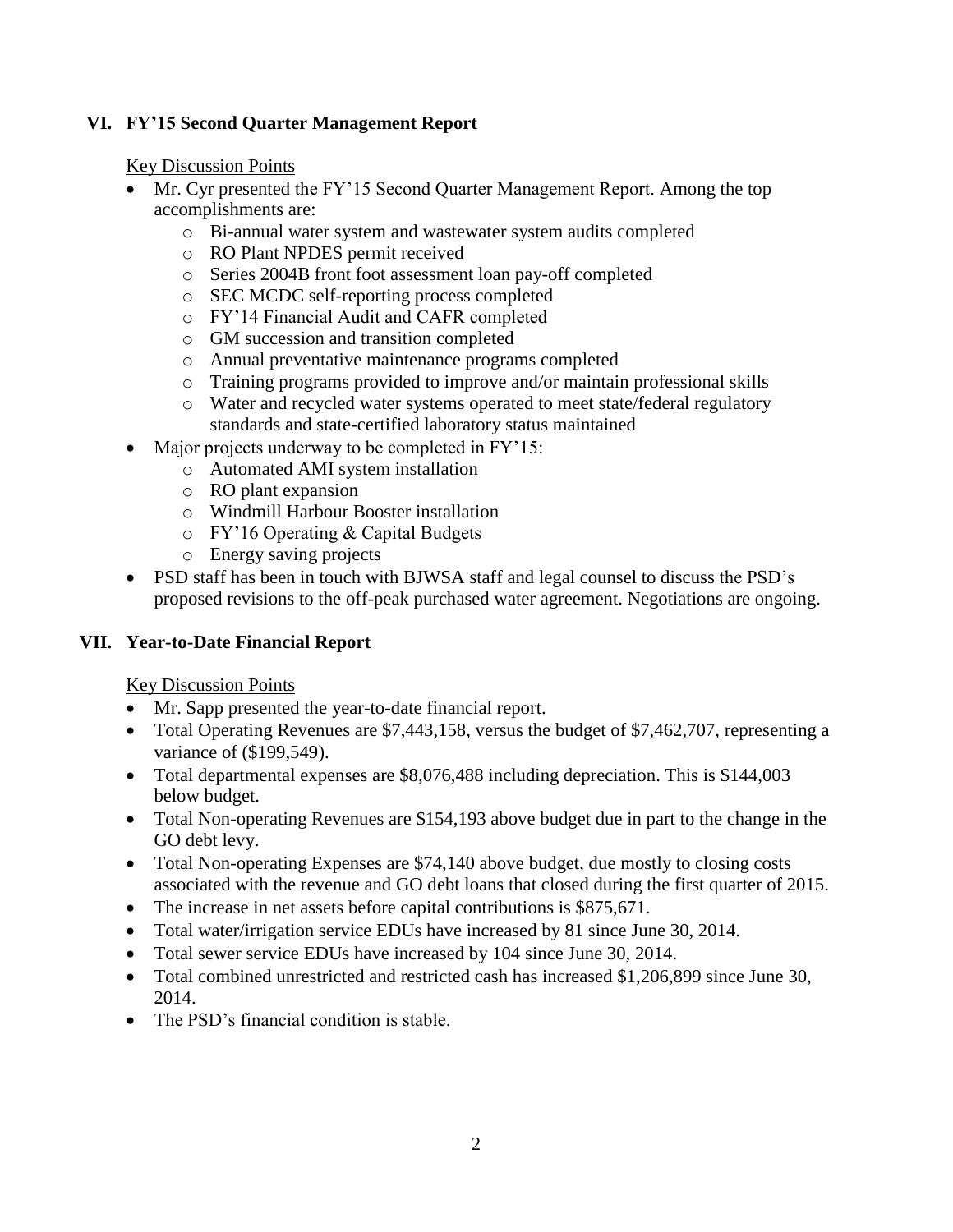# **VIII. FY'16 Budget Calendar**

## Key Discussion Points

- Mr. Sapp presented the FY'16 Budget Calendar.
- The Finance Committee will review the draft budget in April, and the full board will review it at the April board meeting.
- Staff anticipates running a public notice in the paper beginning May 13 and a board vote on the budget at the May board meeting.

## **IX. Commissioner and Committee Reports**

## **A. Finance Committee**

Key Discussion Points

• The Committee has no formal report at this time.

## **B. Planning and Operations Committee**

### Key Discussion Points

- The Committee met this month to discuss plans for Sewer Summit IV which will be held in April.
- A Sewer Summit IV discussion will be held later in the meeting.

# **C. Long Range Water Supply Planning Committee**

# Key Discussion Points

• The Committee has no formal report at this time.

# **D. Community Relations and Personnel Committee**

### Key Discussion Points

- The Committee has not met since the last board meeting.
- Mr. Manne distributed general manager appraisal assignments in preparation for Mr. Cyr's appraisal to take place as a March workshop.

# **X. General Manager's Report**

# Key Discussion Points

- The PSD completed 2014 with no workplace safety accidents or injury claims. The team will be recognized with a luncheon in March.
- Ms. Renee White and Ms. Connie Whitehead represented the PSD at the annual Hilton Head High School Reality Store on Feb. 19.
- Pete Nardi was introduced as the new GM and spoke briefly to members of the Hilton Head Plantation POA on Feb. 19 at the monthly "Coffee with Peter".
- PSD staff met with Steve Riley and his key staff to update them on the Master Sewer Plan revision.